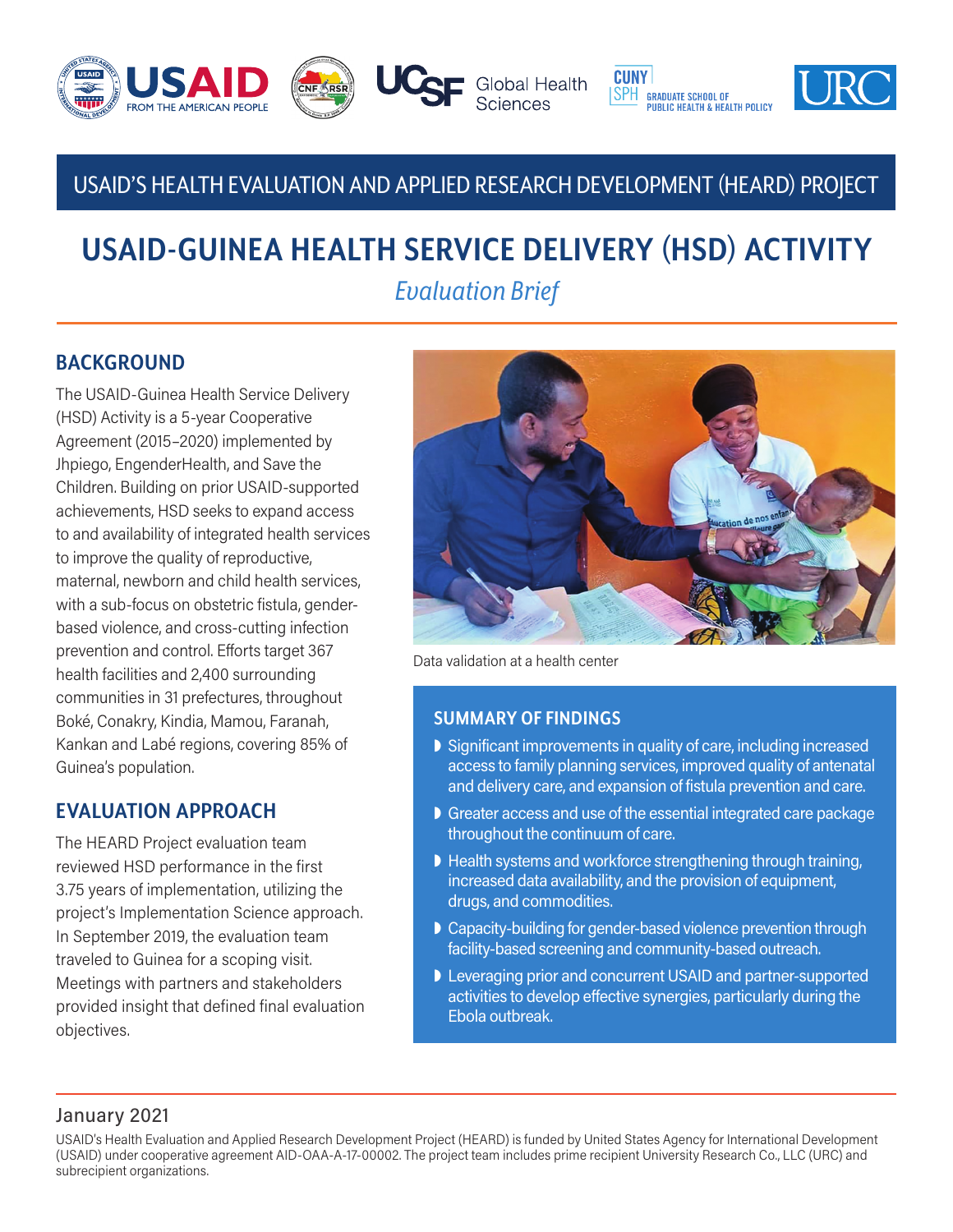Table 1: Demand for Health Care Services, Guinea Demographic and Health Survey (2012-2018)

|                                                        | 2012 | 2018 | % change |
|--------------------------------------------------------|------|------|----------|
| Demand for family planning satisfied by modern methods | 15.8 | 32.1 | $+16.3$  |
| Recommended number of ANC visits (4+)                  | 56.6 | 35.5 | $-21.1$  |
| Antenatal care from a skilled provider                 | 85.4 | 81.7 | $-3.7$   |
| Place of delivery: Health facility                     | 41   | 54.5 | $+13.5$  |
| Assistance during delivery from a skilled provider     | 41.8 | 57.5 | $+15.7$  |
| Postnatal visit for women in first 2 days after birth  | 36.7 | 48.6 | $+11.9$  |
| Received all 8 basic vaccinations                      | 36.5 | 23.9 | $-12.6$  |
| Treatment of diarrhea: Either ORS or RHF               | 36.2 | 58.3 | $+22.1$  |

Data collection and analysis was conducted in partnership with The Maferinyah Center for Training and Research in Rural Health, a local institute with extensive evaluation experience. Six questions, addressing quality of care, community-focused interventions, health systems strengthening, fistula prevention and care, gender-based violence, and future perspectives, guided the evaluation. Evaluation employed a mixed-methods approach, analyzing data from a variety of sources, including 196 in-depth interviews and focus groups, 139 surveys, and 70 facility/community data validations from 10 hospitals, 26 health centers, and a range of regional and national stakeholders. Additionally, a case study on the standards-based recognition and management process focused on 6 facilities. Results from all data sources were compared in a multi-stage analysis and triangulated for validation of key findings. An external Strategic Reference Group, consisting of 5 individuals with strong contextual knowledge, further reviewed and validated results, and translated findings into actionable recommendations.

## **FINDINGS**

#### *Quality*

Health systems and workforce strengthening. The number of facilities providing the full integrated package increased from 0 to 227, representing 83% of the 275 HSD-targeted facilities. Further, 99% of service providers' and community health workers' performance met national standards.

Expanded access and improved quality of family planning services. Across HSD-supported facilities, family planning service availability increased from 51% in FY16 to 98% in FY19. A total of 999 providers and 731 community

health workers underwent HSD-supported training in family planning.

Improved quality of antenatal and delivery care. Seventyfour percent of pregnant women in project areas achieved the recommended 4 antenatal care visits. Most facilities offered antenatal care services within a clean and welcoming room (83%). From FY17 through FY19, facility delivery increased from 42% to 45%.

## *Access and Use of the Essential Integrated Care Package*

Increased utilization throughout the continuum of care. Between 2012 and 2018, demand for modern methods of family planning, health facility delivery, and diarrhea treatment increased by 16%, 14%, and 22%, respectively. Demand for other services, including child vaccinations, decreased however.

Strong technical support for policy documents and training materials. HSD supported the development of the Norms & Procedures of Reproductive Health for the

Figure 1: Number of HSD-targeted Facilities with Integrated RMNCH+ Package, by Year (Source: Monitoring data, Jhpiego)

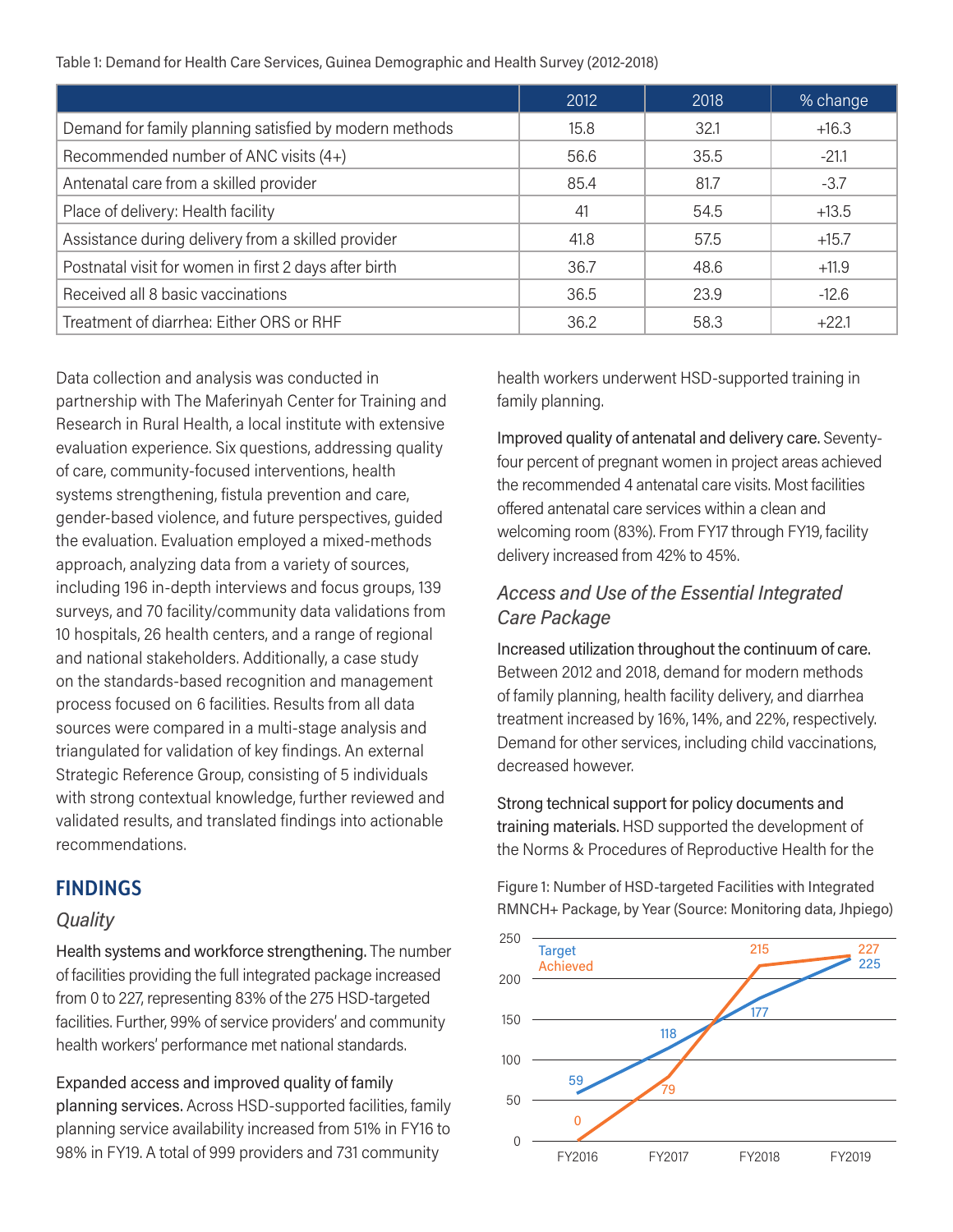

Meeting of health center staff

essential and integrated care package, guiding health service delivery and training at all levels of care.

## *Health System Strengthening*

Strengthened governance for health system improvement. HSD strengthened the potential of national and local governance for health system improvement through training and managerial support, as well as increasing the availability and use of data in decision making.

Provision of equipment, drugs, and commodities. To ensure staff had the conditions needed to perform to standard, HSD provided equipment, infrastructure

improvements, drugs, and other commodities. This built community trust and supported service utilization.

## *Fistula Prevention and Care*

Increased fistula surgical capacity and prevention. HSD expanded upon existing fistula repair services at three hospitals, while integrating new fistula repair services into three others. HSD contributions supported 760 repairs from FY2016 to FY2019, and trained 232 individuals on fistula surgery, screening, and care. HSD also supported community and facility-based prevention and reintegration activities.

## *Gender-based Violence (GBV)*

Health systems strengthening for GBV. Though the HSD activity committed limited financial resources to GBV, it was effective in strengthening the health system's capacity to address GBV through facility-based screening and community-based prevention.

## *Future Perspectives*

Effective collaboration with concurrent programming. HSD activities were designed to complement other USAID and partner-supported activities in the country. These synergies were very effective, particularly during the Ebola outbreak. Strong government leadership and coordination across donors and programs should guide future work.



Figure 2: Availability and Functionality of Select Supplies and Equipment at HSD Sites Visited, December 2019 (n=35)